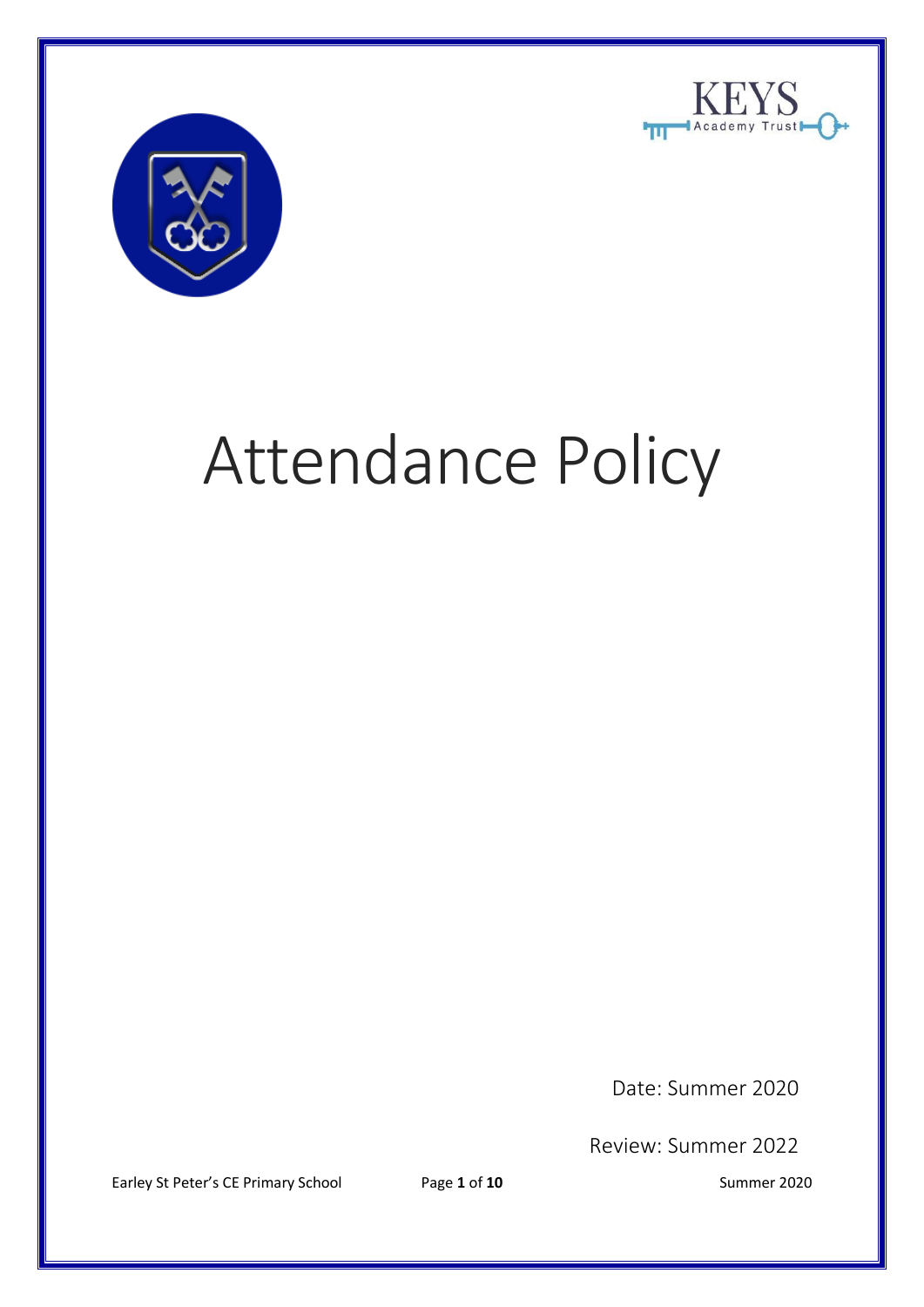## **Attendance Policy Earley St Peter's C of E Primary School**

#### **Commitment to Attendance**

The staff of Earley St Peter's Primary School are committed, in partnership with the parents/carers, pupils, governors, trustees of the Keys Academy Trust and the Local Authority, to provide an education of the highest standard for all our children.

Our vision is to build strong foundations for our pupils to enable all in our school community to flourish. At Earley St Peter's, we want to give all our pupils strong foundations for the future. We believe that regular attendance is essential to achieving this. Research clearly demonstrates the link between regular attendance and educational progress and attainment. As a school, we encourage parents to ensure their children achieve the maximum possible attendance and any issues that may prevent this are brought to the attention of school staff promptly. Clear expectations of daily attendance and routines that support children to achieve this, at an early age, will help pupils throughout their school life.

#### **Expectations**

We expect all pupils to:

- Attend school every day unless they are prevented from doing so by unavoidable reason.
- Arrive at school on time.
- Attend appropriately prepared for the day.
- Talk to their parent/carer, class teacher or an appropriate member of staff if they are worried about anything that may affect their school attendance.

## Definition of a Parent:

Section 576 of the Education Act 1996 defines 'parent' as:

- All natural parents, whether they are married or not
- Any person who, although not a natural parent, has parental responsibility for a child
- Any person who, although not a natural parent, has care of a child (having care of a child means that a person with whom the child lives and who looks after the child, irrespective of what their relationship is with the child) is considered to be a parent in education law

We expect all parents/carers to:

- Encourage daily school attendance throughout the academic year and be aware of their legal responsibilities.
- Ensure their child arrives at school punctually and prepared for the school day.
- Advise school by 9.30am, on the first and any subsequent days, if their child is going to be absent, giving the reason for absence.

Earley St Peter's CE Primary School Page 2 of 10 Summer 2020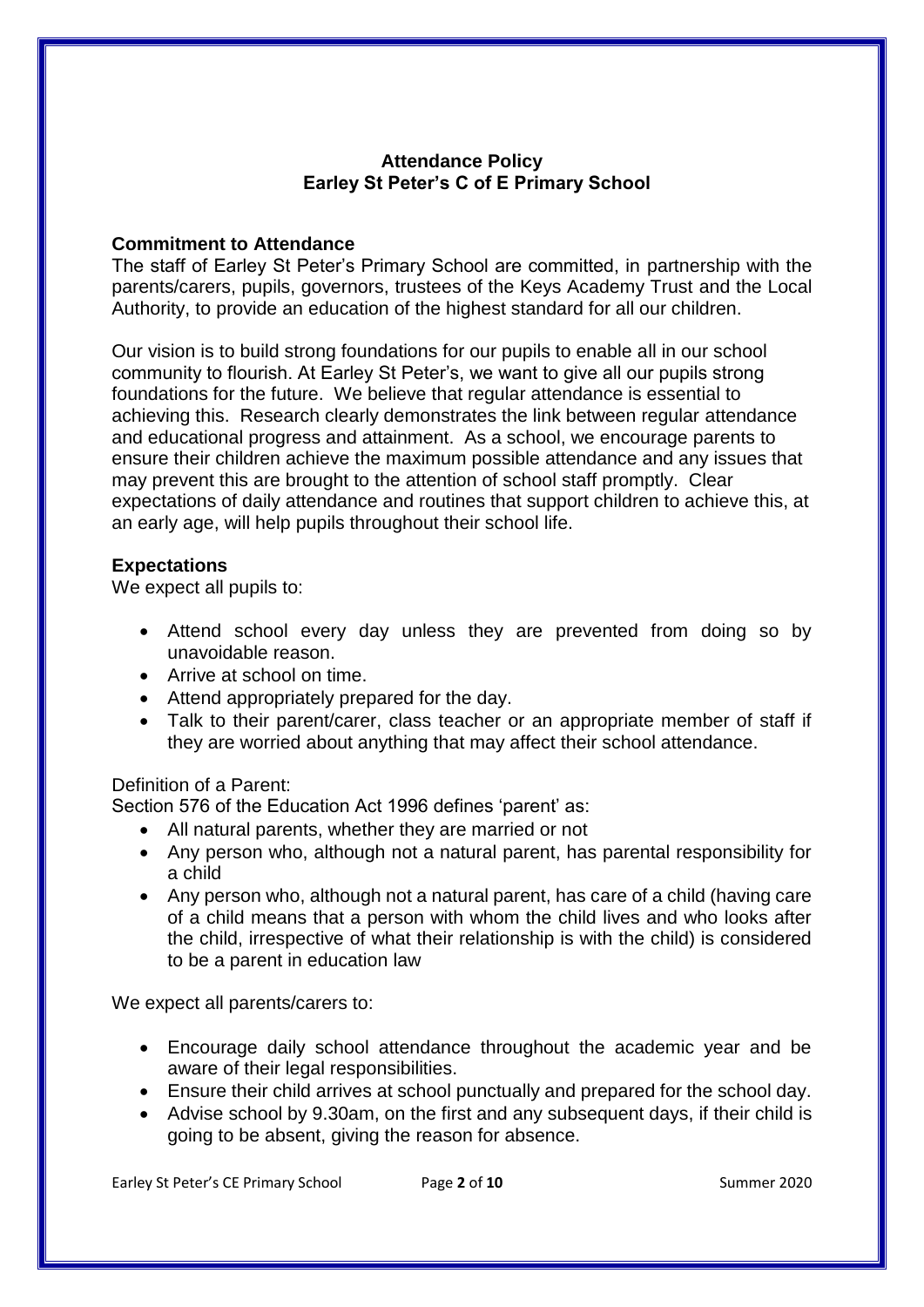- Arrange non-urgent medical and dental appointments outside school hours or during the school holidays.
- Avoid taking their child out of school during term-time unless there are **exceptional circumstances**, in which case Leave of Absence must be requested in advance.
- Contact school promptly should a problem occur that may prevent their child from attending school.
- Notify the school of any changes in home circumstances that might affect their child.
- Notify school immediately of any changes to phone numbers, home address or emergency contact details.
- Ensure they are fully aware of the school's attendance policy and their legal responsibilities with regard to their child's education.

School staff will:

- Provide a welcoming atmosphere
- Provide a safe learning environment
- Provide a sympathetic response to any pupil's or parent's/carer's concerns
- Keep regular and accurate records of AM and PM attendance and punctuality, monitor individual pupils' attendance and punctuality
- Contact parents/carers when a pupil fails to attend and where no message has been received by 10am, to explain the absence
- Follow up all unexplained absences to obtain explanations from parents. Should no explanation be received by the school, the absence will be recorded as unauthorised. Although parents may offer a reason, only the school can authorise the absence. In the case of long term or frequent absence due to medical conditions, verifications from a GP or other relevant body may be requested
- Regularly inform parents/carers of the percentage % attendance of all pupils (parent's evenings, end of year reports etc.)
- Make initial enquiries regarding pupils who are not attending regularly
- Refer irregular or unjustified patterns of attendance to the Education Welfare Service. Failure by the family to comply with the planned support set by Education Welfare may result in further actions, e.g. a Penalty Notice, parental prosecution or an application for an Education Supervision Order
- Notify the Education Welfare Service after 10 days unexplained absence and after 15 days of consecutive sickness absence.

# **Pupils Leaving During the School Day**

- Pupils are not allowed to leave the premises without prior permission from the school.
- Parents/carers should arrange medical and other appointments outside of school time. Parents/carers are requested to confirm in writing the reason for any planned absence, the time of leaving and the expected return time.

Earley St Peter's CE Primary School Page 3 of 10 Summer 2020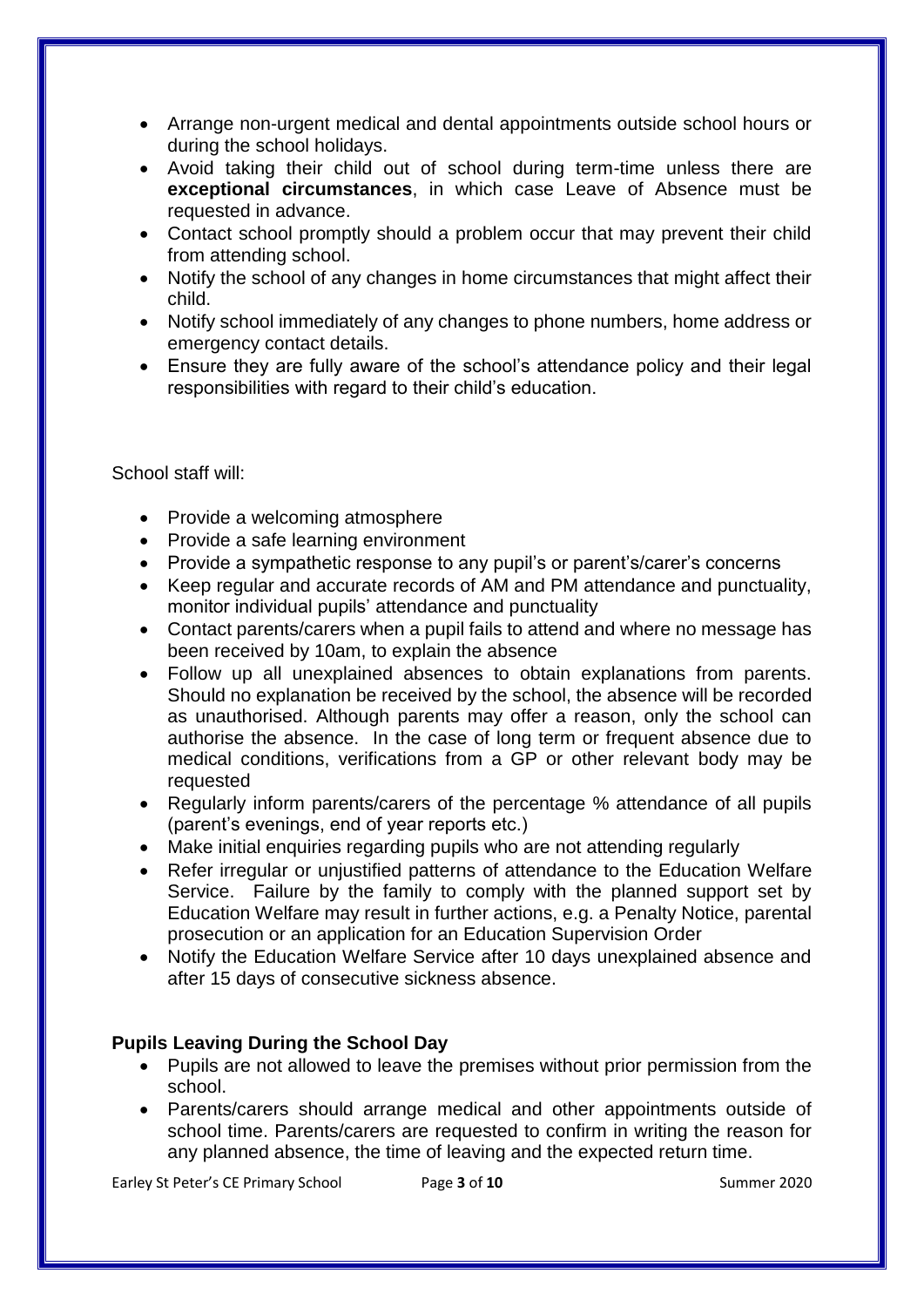- Pupils must be signed out at reception on leaving the school and signed back in on their return.
- When a pupil is being collected from school, parents/carers are requested to report to the school office before the pupil is allowed to leave the site.
- If a pupil leaves the school site without permission their parents/carers will be contacted. Should the school be unable to make contact with the family it may be appropriate, in certain circumstances, to contact the Police and register the pupil as a missing person or contact Social Services.

## **Punctuality/Lateness**

It is crucial that children arrive at school on time for registration at the beginning of the day. Lateness into school causes disruption to that individual's learning and to that of the other pupils in the class. It is paramount therefore that all pupils arrive at school on time. For school pupils and parents/carers the grounds are open at 8.30am.

- Registration takes place at 8.50 and pupils who arrive after 8.50 will be recorded as late to school.
- Registers close at 9.20 and after this lateness is recorded as an unauthorised absence (This could lead to prosecution by the local authority if the problem persists).
- Persistent lateness by a pupil will initially be followed up by school staff and if not resolved will be referred to the Education Welfare Service.

## **Changing Schools**

It is important that if parents/carers decide to send their child to a different school, they must inform the school in writing as soon as possible. A pupil will not be removed from the school roll until the following information has been received and investigated:

- The date the pupil will be leaving the school and starting the next
- The address of the new school
- A new home address

The pupil's school records will then be sent to the new school and notification sent to the Local Authority. In the event that the school has not been informed of the above information, the family will be referred to Education Welfare Service following 'reasonable efforts' to contact the family and after four weeks the pupil will be registered with the Educational Welfare Service as a pupil missing education.

#### **Elective Home Education**

Parents/carers have a duty to ensure that their children receive a suitable full time education either by regular attendance at school or otherwise. The law allows parents/carers to choose to educate children at home instead of sending them to school. This is known as Elective Home Education (EHE).

Should parents/carers wish to follow this route they are required to put this in writing to the Head Teacher requesting that their child is removed from the school roll.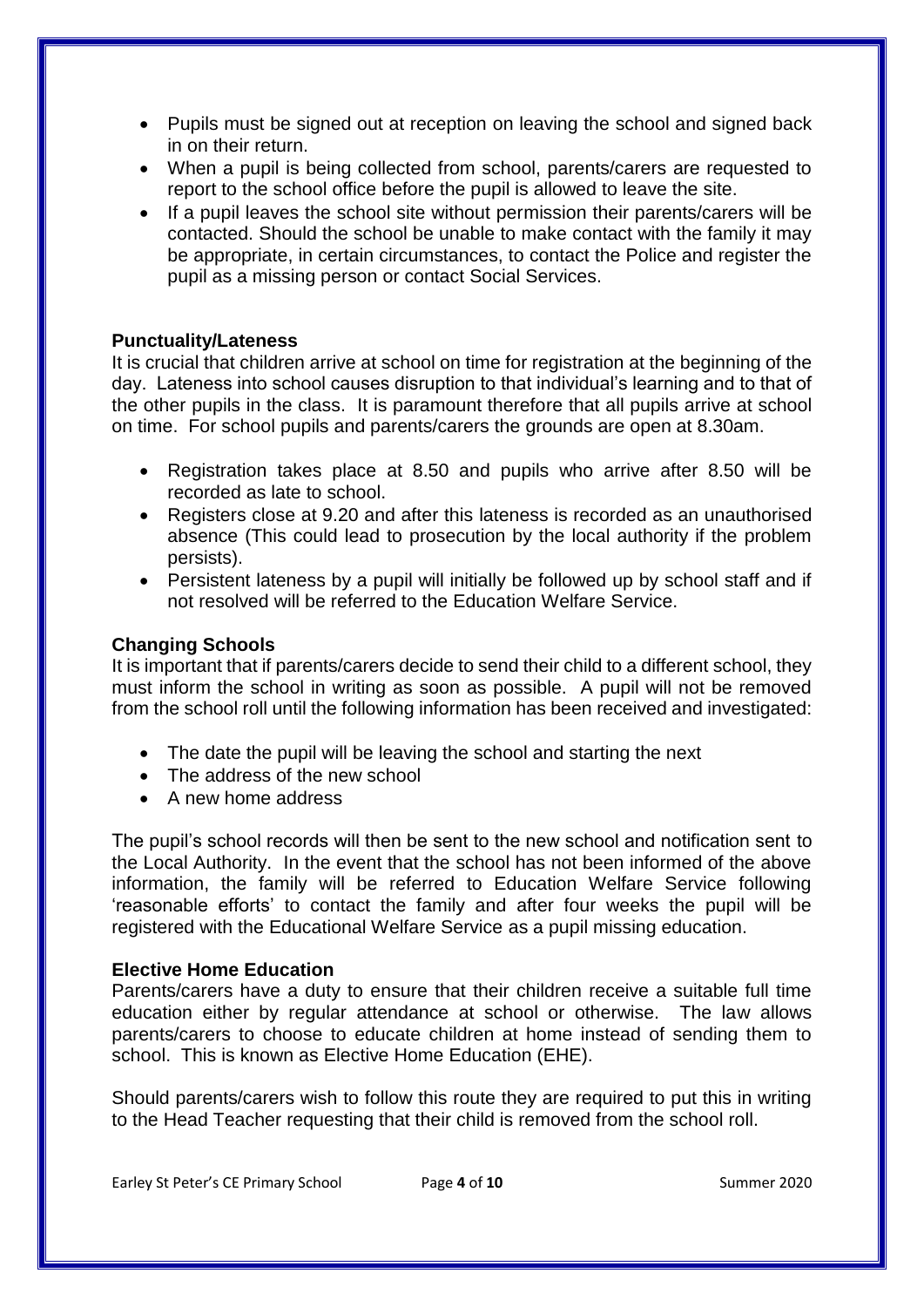School will then inform the EHE Officer who will make contact with the family and ensure that education is 'suitable and efficient'.

#### **Leave of Absence**

- The school holiday dates, INSET days and SATs dates are published with sufficient notice
- Only in "exceptional" circumstances will leave of absence in term time be authorised. This is as per current Department for Education guidance.
- If leave is taken without prior authorisation by the school, it will be recorded as an unauthorised absence and the Education Welfare Service may be notified.

## **Authorised and Unauthorised Absence**

Authorised absence is when the school accepts the explanation offered as a satisfactory justification for the absence or has given approval in advance. Unauthorised absence is when the school does not accept an explanation as being reasonable justification for the absence, or when no explanation has been provided despite a written request being sent to parents/carers, or when the Head Teacher has not approved a parent's/carer's request for leave of absence.

Parents/carers should be aware that it is the Head Teacher's decision whether to authorise an absence or not.

In the case of long term or frequent absences due to illness or a medical condition, supporting medical evidence may be requested. This could be in the form of a date stamped compliment slip from a doctor's surgery or a copy of a prescription. (Please note that the school is not asking any parent/carer to incur a charge for such information and will not be liable for any cost.)

## **Penalty Notices for Holidays**

- The Headteacher can now request that the local authority issue a Penalty Notice to parents, when pupils are taken out of school for five or more days' unauthorised holiday. Penalty Notices are issued per parent, per pupil
- The amount payable on issue of a Penalty Notices is £60 if paid within 21 days of receipt of the notice, rising to £120 if paid after 21 days but within 28 days
- If the Penalty Notice is not paid within 28 days the local authority is then obliged to prosecute for the original offence of non-school attendance.

#### **Penalty Notices**

In addition to Penalty Notices issued for unauthorised leave, Penalty Notices may also be issued if a parent/carer fails to ensure regular school attendance. As of September 2019, the Penalty Notice & Code of Conduct states that Penalty Notices will also be issued for:

- 10 sessions of unauthorised absence in a 10-week period
- 10 unauthorised lates in a 10-week period
- Persistent unauthorised absences during a 4 week period and/or
- A pupil found in a public place whilst excluded.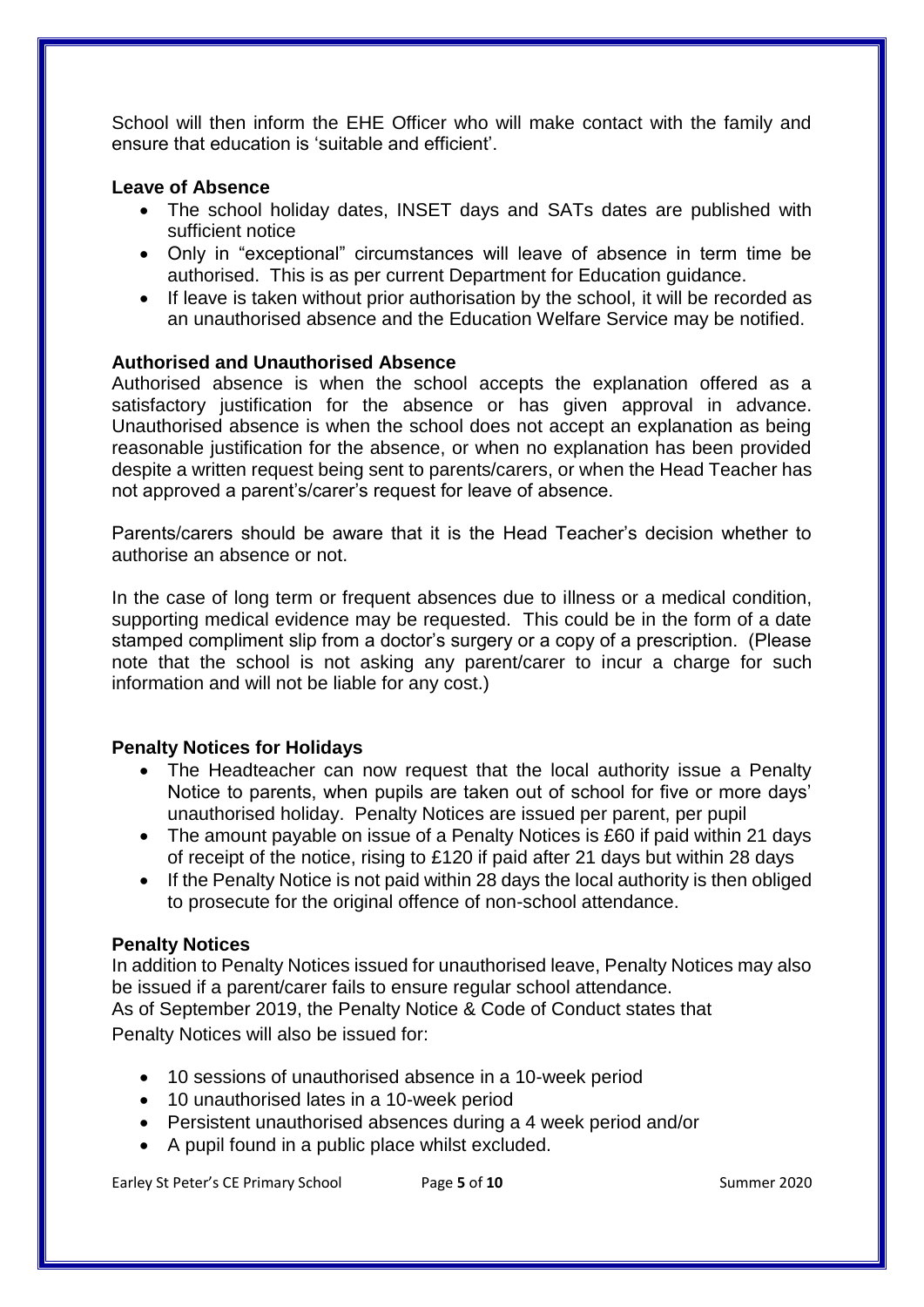#### **Failure to ensure regular school attendance**

If concerns regarding attendance arise, the class teacher will make the initial contact with the parent/carer to resolve any issues that may be preventing irregular school attendance. Should no improvement be seen or the concerns remain, the matter will be escalated to senior staff in the school. Where all attempts to improve attendance have been exhausted, the school will refer to the Education Welfare Service.

# **Section 444 of the Education Act, 1996,** says:

*"If a child of compulsory school age, who is a registered pupil at a school fails to attend regularly at the school, his/her parent is guilty of an offence".*

If the reasons given for your child's irregular school attendance are not satisfactory, then the Local Authority may take legal proceedings against you for failure to comply with the Law. This may result in:

- A Fixed Penalty Notice payable up to **£120** fine
- Prosecution under Section 444 (1) Education Act 1996, where if convicted you may be fined up to **£1,000**.
- Prosecution under Section 444 (1a) Education Act 1996 where if convicted you may be fined up to **£2,500 and/or sentenced to a term of imprisonment for up to 3 months.**

**Appendix 1: Process to address school attendance issues**

**Appendix 2: Leave of absence request form**

**Appendix 3: Children missing in education (CME)**

Earley St Peter's CE Primary School Page 6 of 10 Summer 2020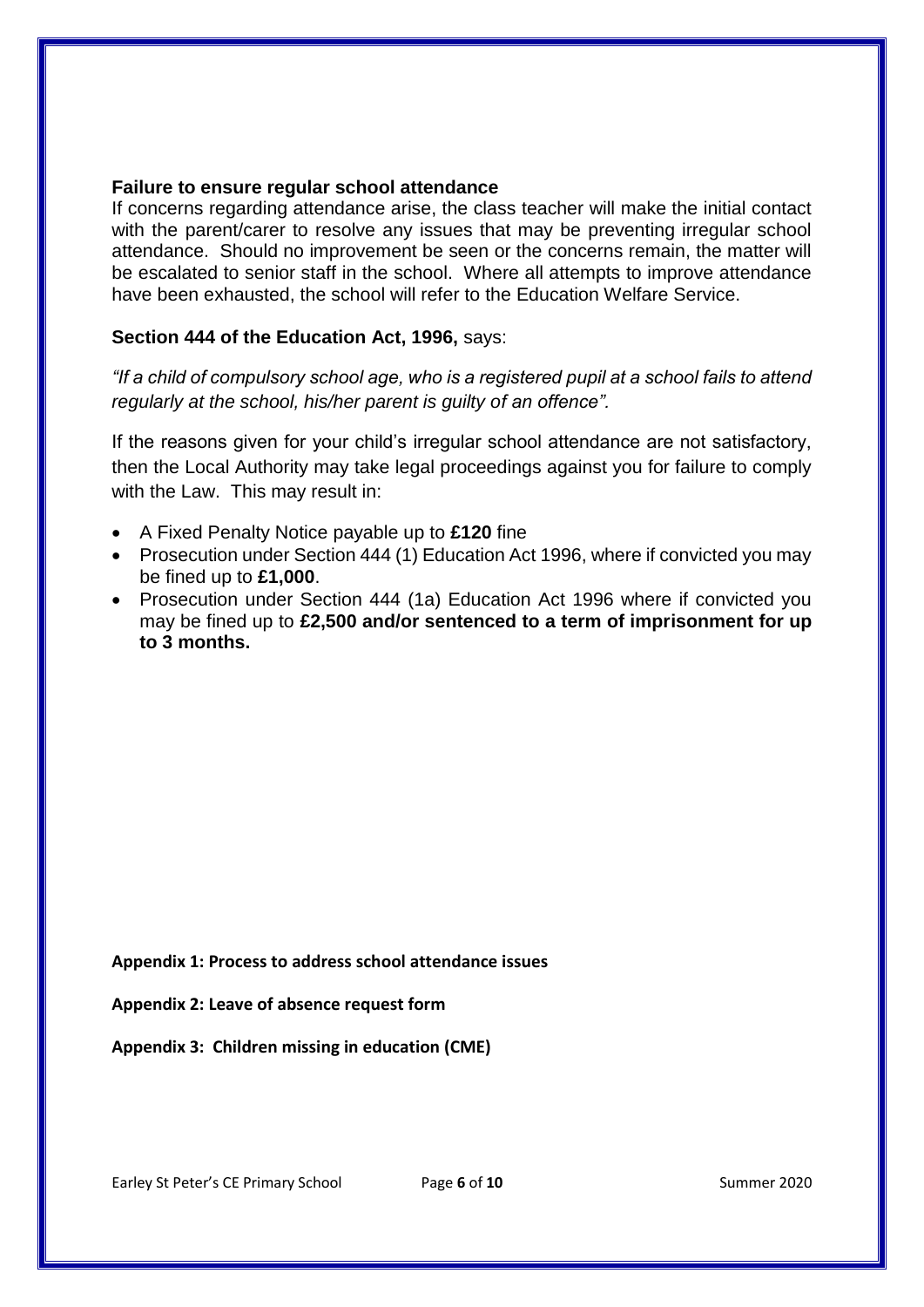



Earley St Peter's CE Primary School Page 7 of 10 Summer 2020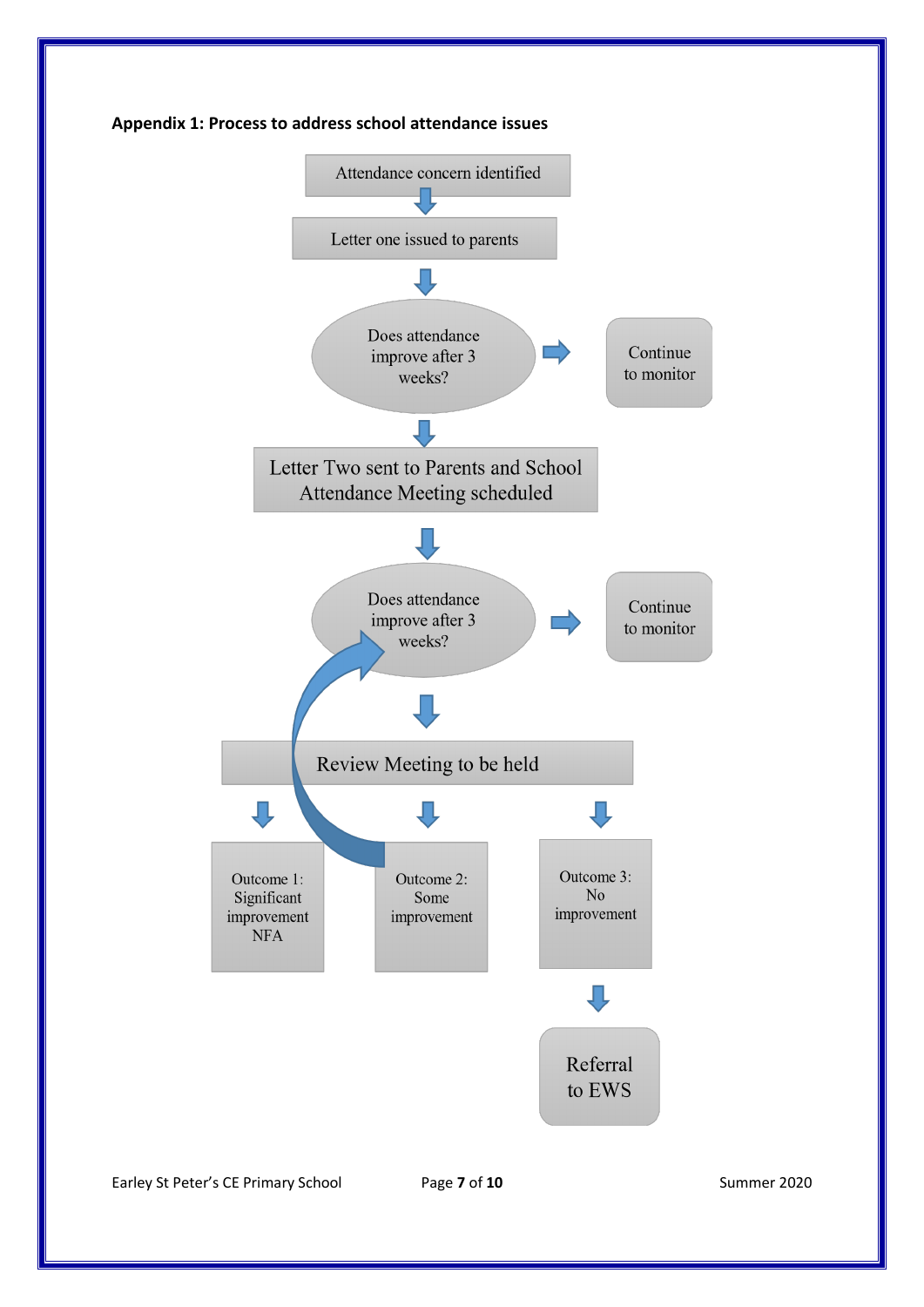#### **Appendix 2: Leave of Absence Request Form**

#### Earley St Peter's Church of England Primary School LEAVE OF ABSENCE REQUEST FORM

Please be advised the Department of Education has advised schools' to only authorise leave of absence/holidays in **exceptional circumstances** hence School will not approve any absence in term time, except in such circumstances. Please complete the section below and return to school **at least one month** before the requested absence. School will endeavour to respond to your request within 5 working days. If approved your child will be expected to collect and complete all missed work. Please note that taking your child away during the school term is detrimental to educational progress

**Please be aware that if holidays are taken without approval, this information will be passed to our Education Welfare Officer and a Penalty Notice may be issued without further warning. Payment of a Penalty Notice within 21 days is £60, between 22 and 28 days is £120. Penalty notices are issued to each parent per child** More details a[t www.wokingham.gov.uk/penaltynotices](http://www.wokingham.gov.uk/penaltynotices) or from the Education Welfare Service. Failure to pay the fine will result in the matter being taken to court.

Pupil's name……………………………………………………. Year ……

**Reason for absence in term time? (This must be completed) If the absence is for religious observance, please include the name and contact details of your place of worship.**

| Sibling details Name(s)/School(s)                                                     |
|---------------------------------------------------------------------------------------|
|                                                                                       |
|                                                                                       |
|                                                                                       |
| School use only                                                                       |
| Attendance % Unauthorised absence % Authorised absence %                              |
| Previous Year's Attendance% has holiday already been taken this school year? Yes / No |

Earley St Peter's CE Primary School Page 8 of 10 Summer 2020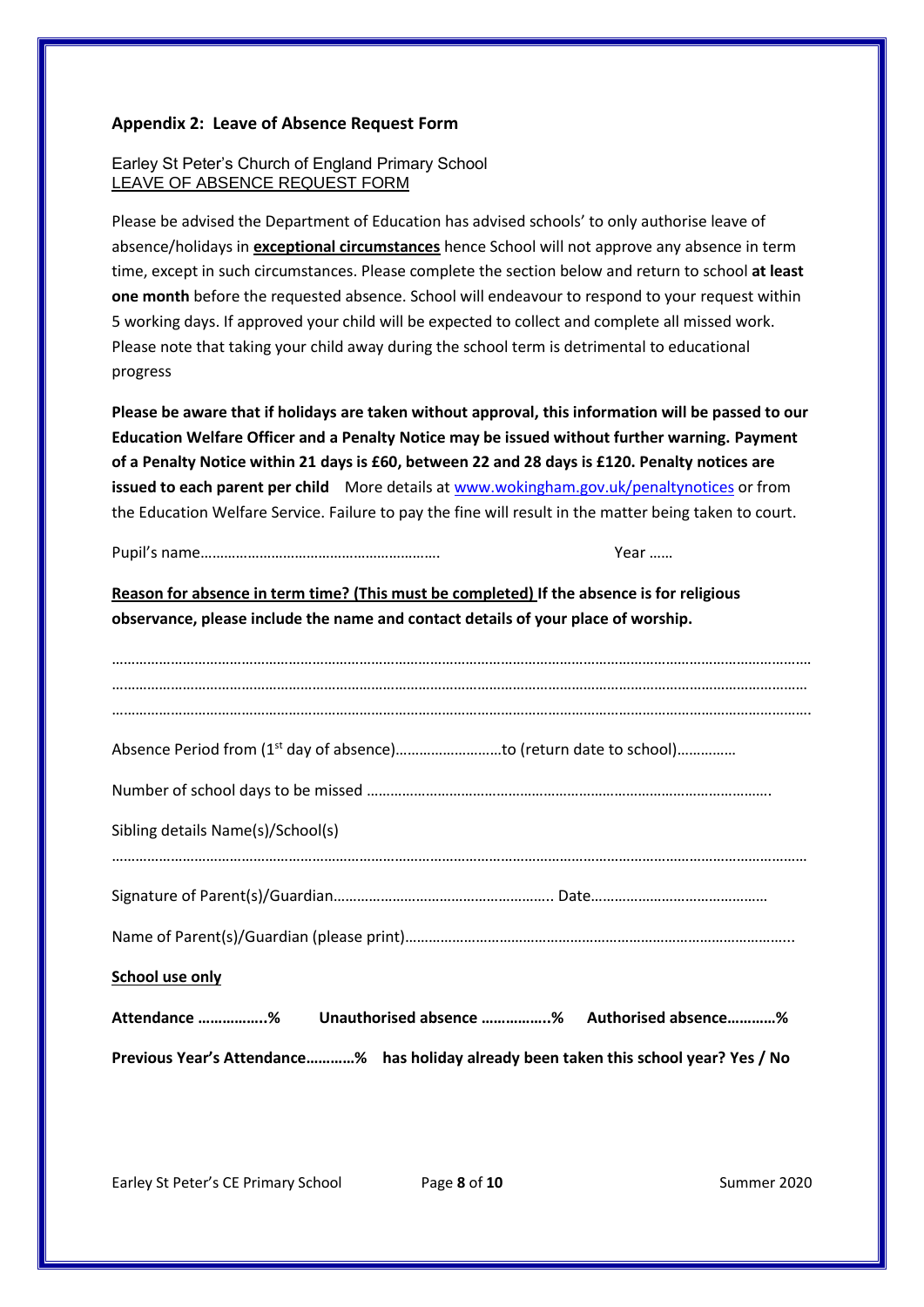#### **School Response**

Your request for leave of absence has been considered and has/has not been approved for

Name of Pupil: …………………………………………………… Class:………………….

Signed:………………………… Date:……………..